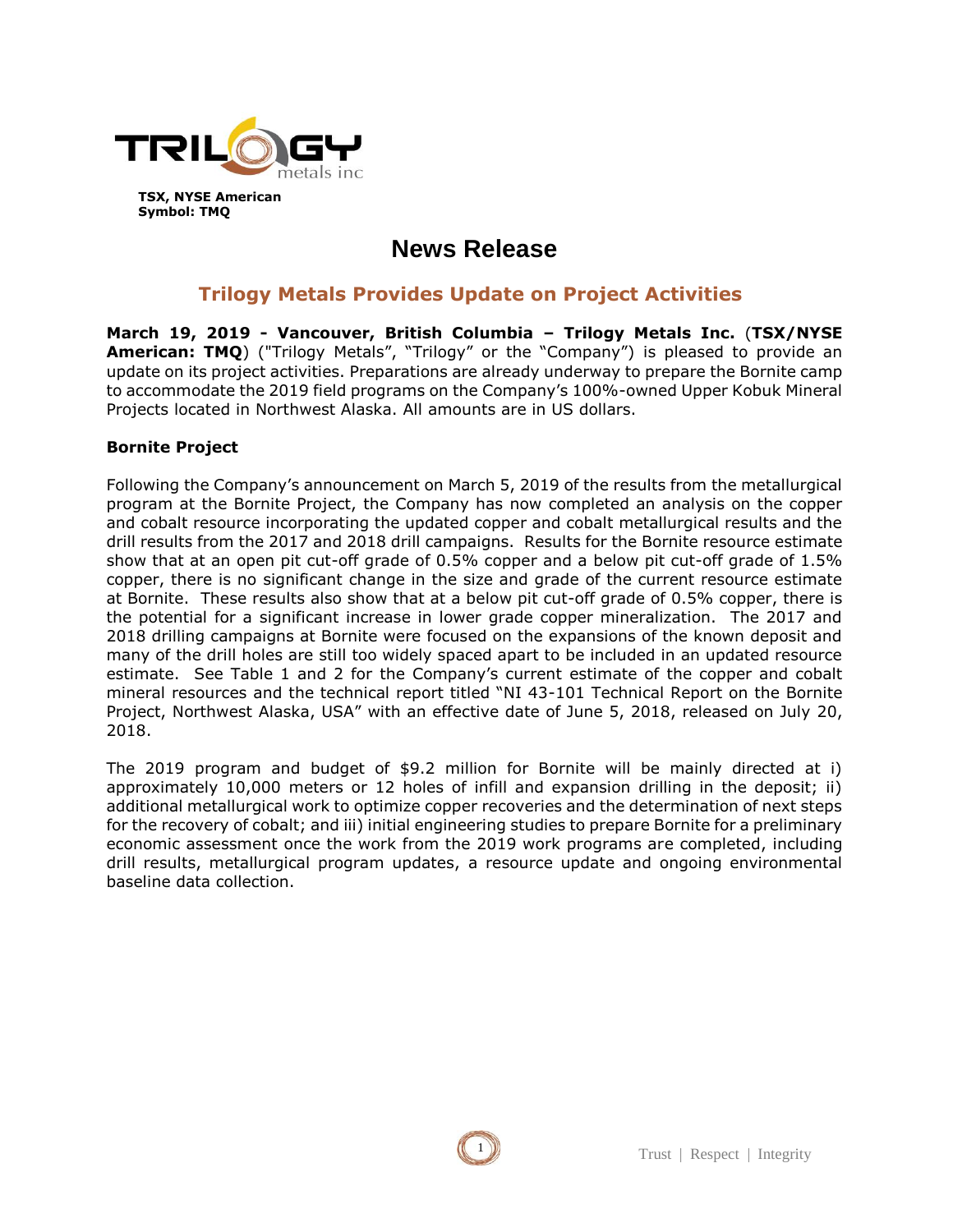| <b>Type</b>            | <b>Cut-off</b><br>$(Cu\% )$ | <b>Tonnes</b><br>(million) | <b>Average Grade</b><br>Cu $(% )$ | <b>Contained Metal</b><br>Cu (Mlbs) |
|------------------------|-----------------------------|----------------------------|-----------------------------------|-------------------------------------|
| In-Pit                 | 0.5                         | 40.5                       | 1.02                              | 913                                 |
| <b>Total Indicated</b> |                             | 40.5                       | 1.02                              | 913                                 |
| In-Pit                 | 0.5                         | 84.1                       | 0.95                              | 1,768                               |
| Below-Pit              | 1.5                         | 57.8                       | 2.89                              | 3,683                               |
| <b>Total Inferred</b>  |                             | 141.9                      | 1.74                              | 5,450                               |

## **Table 1: Estimate of Copper Mineral Resources for the Bornite Deposit**

(1) Resources stated as contained within a pit shell developed using a metal price of US\$3.00/lb Cu, mining costs of US\$2.00/tonne, milling costs of US\$11/tonne, G&A cost of US\$5.00/tonne, 87% metallurgical recoveries and an average pit slope of 43 degrees.

(2) Mineral Resources are not Mineral Reserves and do not have demonstrated economic viability. There is no certainty that all or any part of the Mineral Resources will be converted into Mineral Reserves.

(3) It is reasonably expected that the majority of Inferred mineral resources could be upgraded to Indicated mineral resources with additional exploration.

## **Table 2: Estimate of Inferred Cobalt Mineral Resources for the Bornite Deposit**

| <b>Type</b>           | <b>Cut-off</b><br>$(Cu\% )$ | <b>Tonnes</b><br>(million) | <b>Average Grade</b><br>Co(%) | <b>Contained Metal</b><br>Co (Mlbs) |
|-----------------------|-----------------------------|----------------------------|-------------------------------|-------------------------------------|
| In-Pit                | 0.5                         | 124.6                      | 0.017                         | 45                                  |
| Below-Pit             | 1.5                         | 57.8                       | 0.025                         | 32                                  |
| <b>Total Inferred</b> |                             | 182.4                      | 0.019                         | 77                                  |

(1) Resources stated as contained within a pit shell developed using a metal price of US\$3.00/lb Cu, mining costs of US\$2.00/tonne, milling costs of US\$11/tonne, G&A cost of US\$5.00/tonne, 87% metallurgical recoveries and an average pit slope of 43 degrees.

## **Arctic Project**

The Company has commenced preparations for the summer field season at the Arctic Project. Specifically, the Company will continue to advance engineering and environmental work in 2019 in support of completing a feasibility study and preparing the Arctic Project for permitting. The total budgeted amount for these activities is estimated to be \$7.0 million. The Company will undertake additional hydrological and geotechnical work at the site along with water management, tailings facility and waste rock containment analysis and design. Additional metallurgical test work to verify ore hardness and grinding characteristics is currently on-going with materials from the project. The Company expects to complete the feasibility study in the first half of 2020.

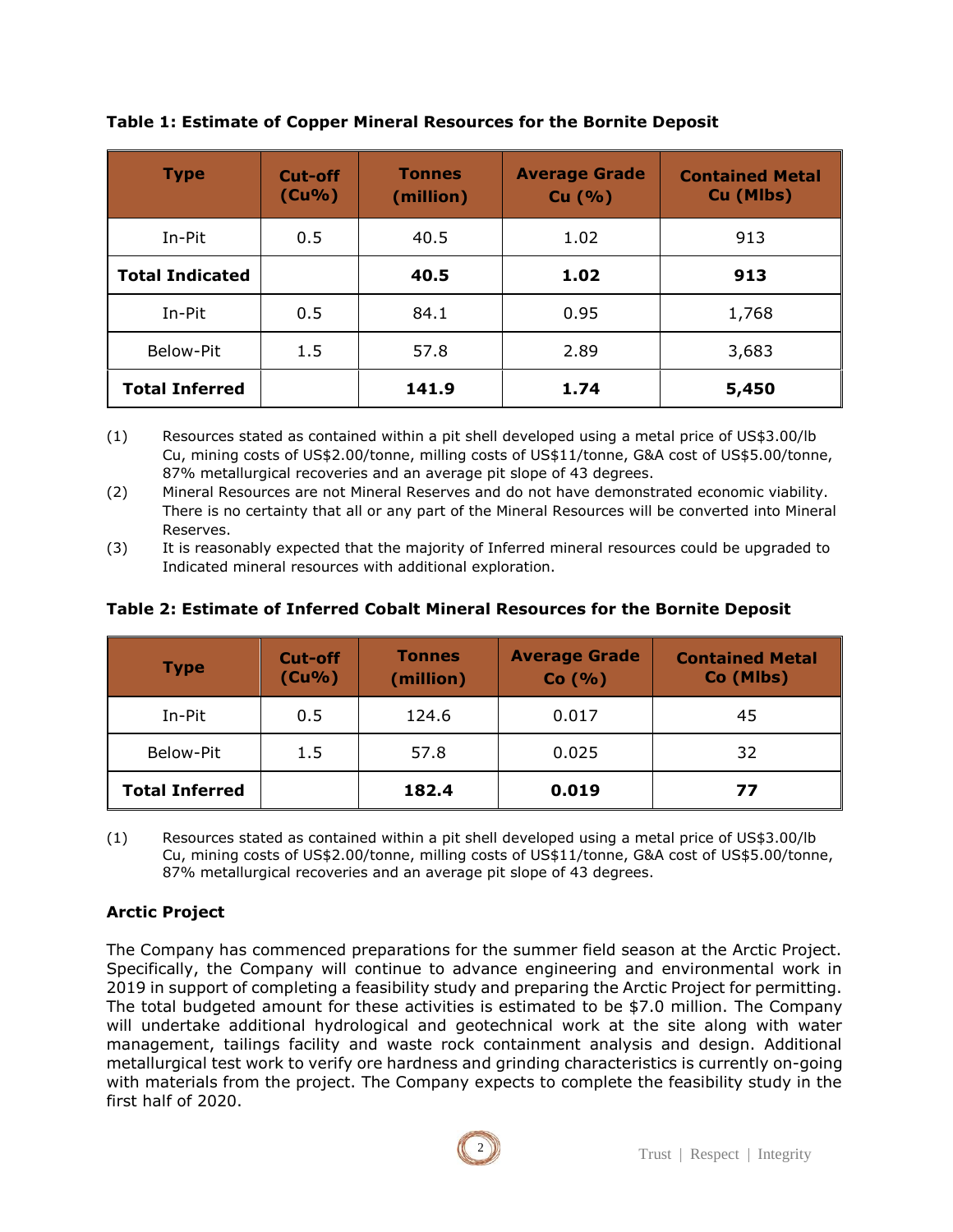#### **Ambler District Exploration Program**

The Company will complete a \$2 Million exploration program along the 100-kilometer Ambler volcanogenic massive sulphide ("VMS") Belt funded equally by Trilogy and South32. This program will include a district-wide VTEM and ZTEM geophysical surveys flown on 200 and 400 meter line spacing over both the Cosmos Hills and the Ambler Belt. Both surveys are electromagnetic surveys that have proven to be successful in identifying targets and mineralization in VMS districts. This survey is expected to start in mid-April and be completed by the beginning of May. The data will then be processed to identify and prioritize drill targets for follow up geologic mapping, soil geochemistry and drilling – including on known historic resources previously identified along the 100-kilometer long belt (Figure 1).



**Figure 1. Location of Historic Resources at the Ambler VMS Belt**

- 1. Source: Anaconda Copper Mining Company ("ACM"), ACM Internal Report, 1981
- 2. Source: Kennecott Mines Company ("KMC"), KCM Internal Report, 1985
- 3. Source: Kennecott Mines Company ("KMC"), KCM Internal Report, 1997
- 4. Source: Bear Creek Mining Company ("BCM"), BCM Progress Report, 1983
- 5. Source: Kennecott Mines Company ("KMC"), KCM Internal Report, 1997
- 6. Source: North of 60 Mining News, September 7, 2018. The Sun project is 100%-owned by Valhalla Metals Inc. Inferred resources have a great amount of uncertainty as to their existence and as to whether they can be mined legally or economically. It cannot be assumed that all or any part of inferred resources will ever be upgraded to a higher category. See "Cautionary Note to United States Investors."
- 7. "Arctic Project, Northwest Alaska, USA, NI 43-101 Technical Report on Pre-Feasibility Study". See the news release a[t https://Trilogy PR](https://trilogymetals.com/news/2018/trilogy-metals-files-ni-43-101-technical-report-for-the-arctic-pre-feasibility-study) February 20, 2018 and the technical report which is available on the Company's website at <https://trilogymetals.com/assets/docs/2018-04-06-Arctic-NI-43-101-TechReport.pdf> or on the Company's profiles at [www.sedar.com](file:///C:/Users/esanders/AppData/Local/Microsoft/Windows/Temporary%20Internet%20Files/Content.Outlook/EKNZKL53/www.sedar.com) and [www.sec.gov.](file:///C:/Users/esanders/AppData/Local/Microsoft/Windows/Temporary%20Internet%20Files/Content.Outlook/EKNZKL53/www.sec.gov)

**A Qualified Person has not done sufficient work to classify the above historical estimates (Smucker, Horse Creek, Sunshine, Shungnak and BT) as current mineral resources or mineral reserves. Trilogy is not treating these historical estimates as** 

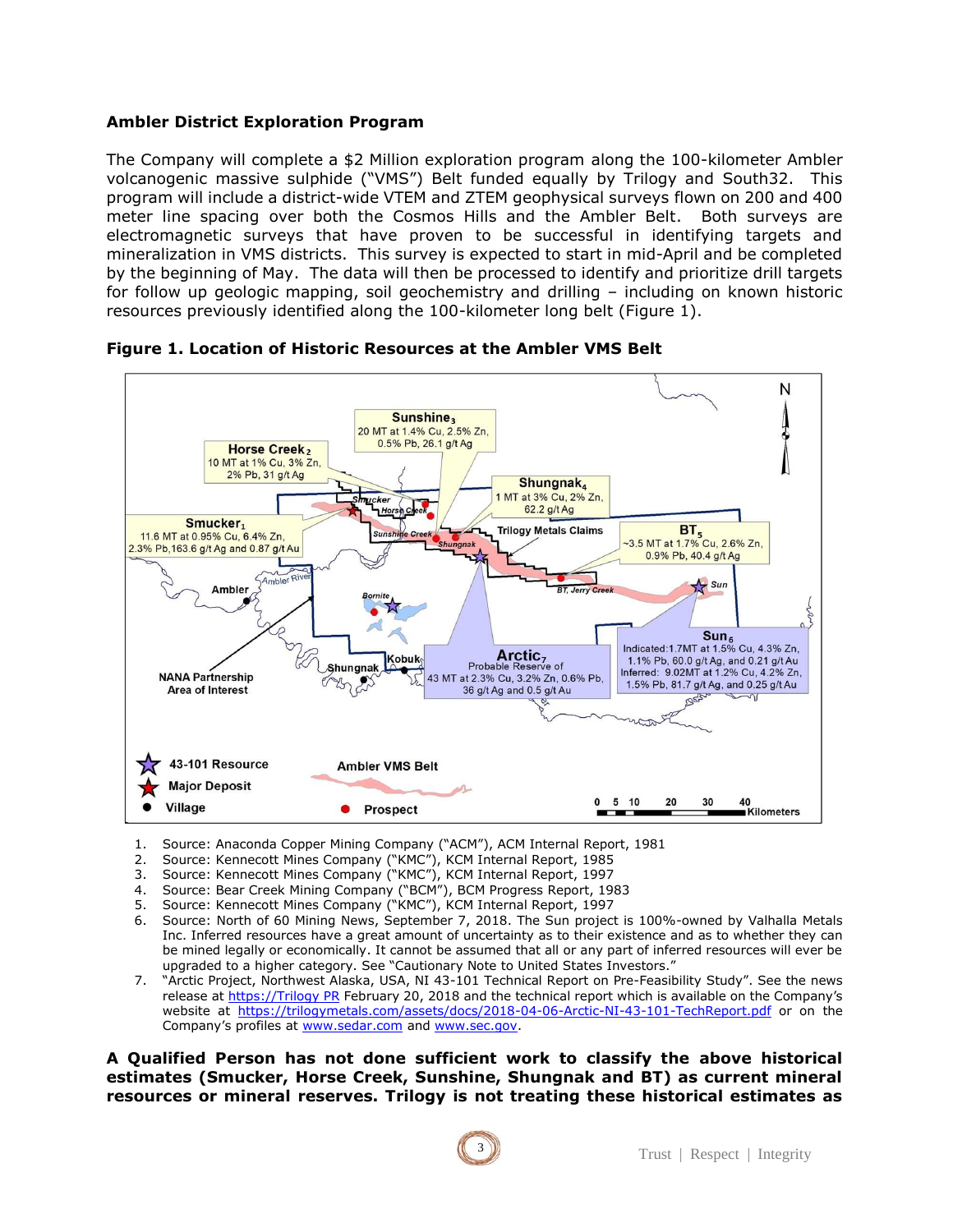**current mineral resources or mineral reserves, has not verified the above historical resource estimates and is not relying on them. The historical estimates were prepared prior to the adoption and implementation of National Instrument 43-101 - Standards of Disclosure for Mineral Projects ("NI 43-101") and do not use categories that conform to the current Canadian Institute of Mining, Metallurgy and Petroleum Definition Standards for Mineral Resources and Mineral Reserves. Additional work, including drilling, would need to be carried out on these historical resources to make them complaint with NI 43-101.**

#### **Ambler Mining District Industrial Access Project**

Over the last few months, the Company has been in contact with the various agencies involved in the permitting of the Ambler Mining District Industrial Access Project ("AMDIAP"). According to the Bureau of Land Management ("BLM"), which is the lead agency, the permitting of the AMDIAP is moving along on schedule. The Preliminary Draft Environmental Impact Statement ("EIS") is expected to be made available to all the cooperating agencies by the end of April 2019, including: the Bureau of Land Management, the US Army Corp of Engineers, the US Park Service, the US Department of Transportation, the US Coast Guard and the US Fish and Wildlife Service; State agencies – the Department of Natural Resources and the Department of Environmental Conservation; the Northwest Arctic Borough; and several participating Tribal entities. According to the BLM, the draft EIS is expected to go out for public comment during the summer and be completed in the late summer/early fall 2019 with the final EIS expected by the end of 2019. Shortly after the final EIS has been issued, the Company expects the BLM to issue the Record of Decision for the Right-of-Way across federal BLM managed lands and the Army Corp. of Engineers to issue the 404 Wetlands Dredge and Fill Permit as per the Clean Water Act.

#### **Qualified Persons**

Andrew W. West, Certified Professional Geologist, Exploration Manager for Trilogy Metals Inc., is a Qualified Person as defined by National Instrument 43-101. Mr. West has reviewed the technical information in this news release and approves the disclosure contained herein.

## **About Trilogy Metals**

Trilogy Metals Inc. is a metals exploration and development company focused on exploring and developing the Ambler mining district located in northwestern Alaska. It is one of the richest and most-prospective known copper-dominant districts located in one of the safest geopolitical jurisdictions in the world. It hosts world-class polymetallic volcanogenic massive sulphide ("VMS") deposits that contain copper, zinc, lead, gold and silver, and carbonate replacement deposits which have been found to host high-grade copper and cobalt mineralization. Exploration efforts have been focused on two deposits in the Ambler mining district - the Arctic VMS deposit and the Bornite carbonate replacement deposit. Both deposits are located within the Company's land package that spans approximately 143,000 hectares. The Company has an agreement with NANA Regional Corporation, Inc., a Regional Alaska Native Corporation that provides a framework for the exploration and potential development of the Ambler mining district in cooperation with local communities. Our vision is to develop the Ambler mining district into a premier North American copper producer.

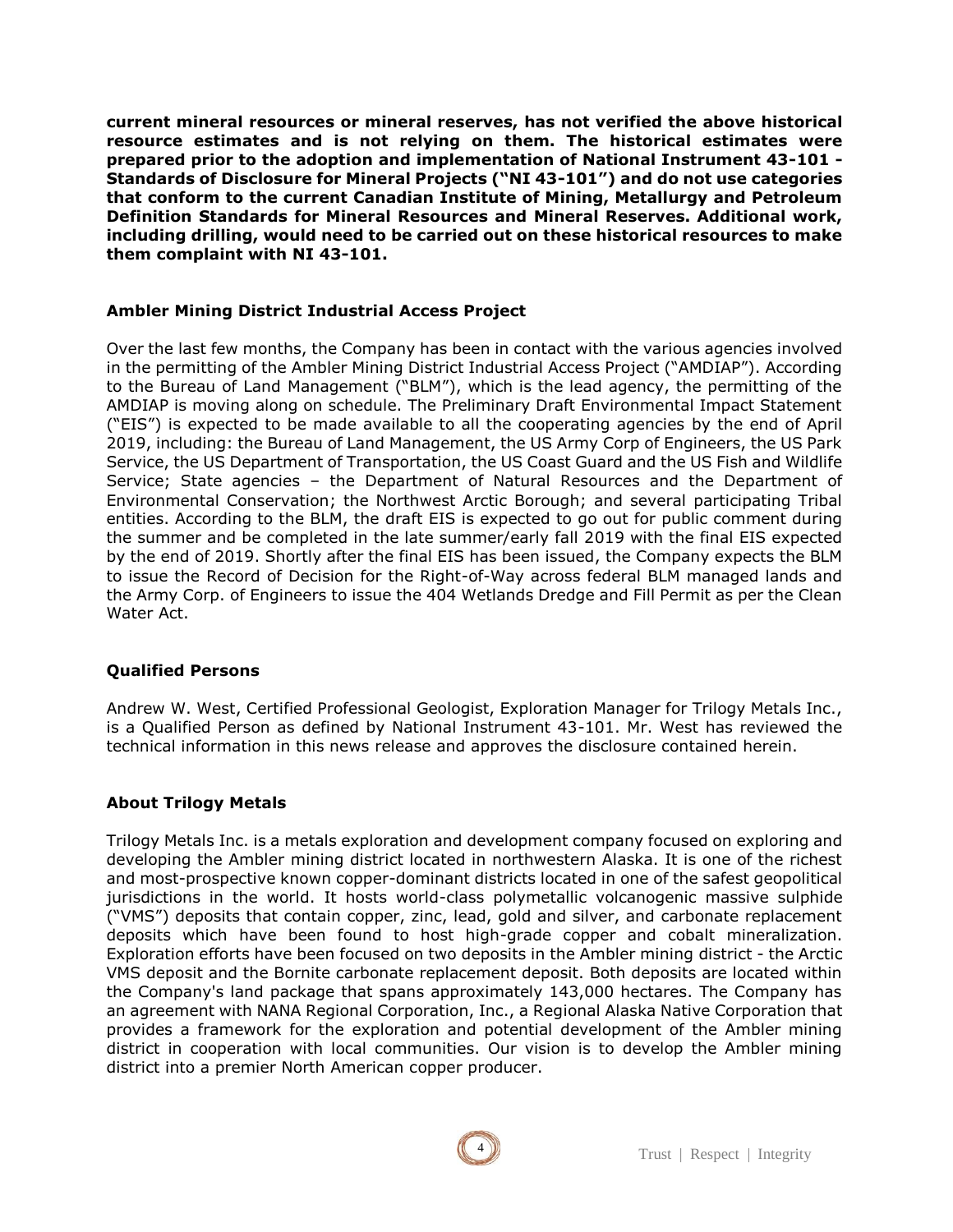#### **Company Contact**

Patrick Donnelly Vice President, Corporate Communications & Development patrick.donnelly@trilogymetals.com 604-630-3569

#### **604-638-8088 or 1-855-638-8088 # # #**

#### *Cautionary Note Regarding Forward-Looking Statements*

*This press release includes certain "forward-looking information" and "forward-looking statements" (collectively "forward-looking statements") within the meaning of applicable Canadian and United States securities legislation including the United States Private Securities Litigation Reform Act of 1995. All statements, other than statements of historical fact, included herein, including, without limitation, planned expenditures and the anticipated drilling, survey and other activity at the Company's properties and the timing thereof, the timing and the filing of updated reports on the Company's projects, the future price of copper and cobalt, the estimation of mineral reserves and mineral resources, the realization of mineral reserves and mineral resource estimates, the potential increase in copper mineralization at the Bornite Project, costs of production, capital expenditures, costs and timing of the development of projects, are forward-looking statements. The metallurgical results discussed in this press release should not be considered representative of other drilling results for the 2019 drilling campaign. Forward-looking statements are frequently, but not always, identified by words such as "expects", "anticipates", "believes", "intends", "estimates", "potential", "possible", and similar expressions, or statements that events, conditions, or results "will", "may", "could", or "should" occur or be achieved. These forward-looking statements may include statements regarding perceived merit of properties; exploration plans and budgets; mineral reserves and resource estimates; work programs; capital expenditures; timelines; strategic plans; market prices for precious and base metals; or other statements that are not statements of fact. Forward-looking statements involve various risks and uncertainties. There can be no assurance that such statements will prove to be accurate, and actual results and future events could differ materially from those anticipated in such statements. Important factors that could cause actual results to differ materially from the Company's expectations include the uncertainties involving success of exploration, development and mining activities, permitting timelines, requirements for additional capital, government regulation of mining operations, environmental risks, unanticipated reclamation expenses; mineral reserve and resource estimates and the assumptions upon which they are based; assumptions and discount rates being appropriately applied to the pre-feasibility study; our assumptions with respect to the likelihood and timing of the AMDIAP; capital estimates; prices for energy inputs, labour, materials, supplies and services the interpretation of drill results, the need for additional financing to explore and develop properties and availability of financing in the debt and capital markets; uncertainties involved in the interpretation of drilling results and geological tests and the estimation of reserves and resources; the need for cooperation of government agencies and native groups in the development and operation of properties as well as the construction of the access road; the need to obtain permits and governmental approvals; risks of construction and mining projects such as accidents, equipment breakdowns, bad weather, non-compliance with environmental and permit requirements, unanticipated variation in geological structures, metal grades or recovery rates; unexpected cost*  increases, which could include significant increases in estimated capital and operating costs; fluctuations in metal *prices and currency exchange rates; and other risks and uncertainties disclosed in the Company's Annual Report on Form 10-K for the year ended November 30, 2018 filed with Canadian securities regulatory authorities and with the United States Securities and Exchange Commission and in other Company reports and documents filed with applicable securities regulatory authorities from time to time. The Company's forward-looking statements reflect the beliefs, opinions and projections on the date the statements are made. The Company assumes no obligation to update the forward-looking statements or beliefs, opinions, projections, or other factors, should they change, except as required by law.*

#### *Cautionary Note to United States Investors*

*This press release has been prepared in accordance with the requirements of the securities laws in effect in Canada, which differ from the requirements of U.S. securities laws. Unless otherwise indicated, all resource and reserve estimates included in this press release have been prepared in accordance with Canadian National Instrument 43-101 Standards of Disclosure for Mineral Projects ("NI 43-101") and the Canadian Institute of Mining, Metallurgy and Petroleum (CIM)—CIM Definition Standards on Mineral Resources and Mineral Reserves, adopted by the CIM Council,*